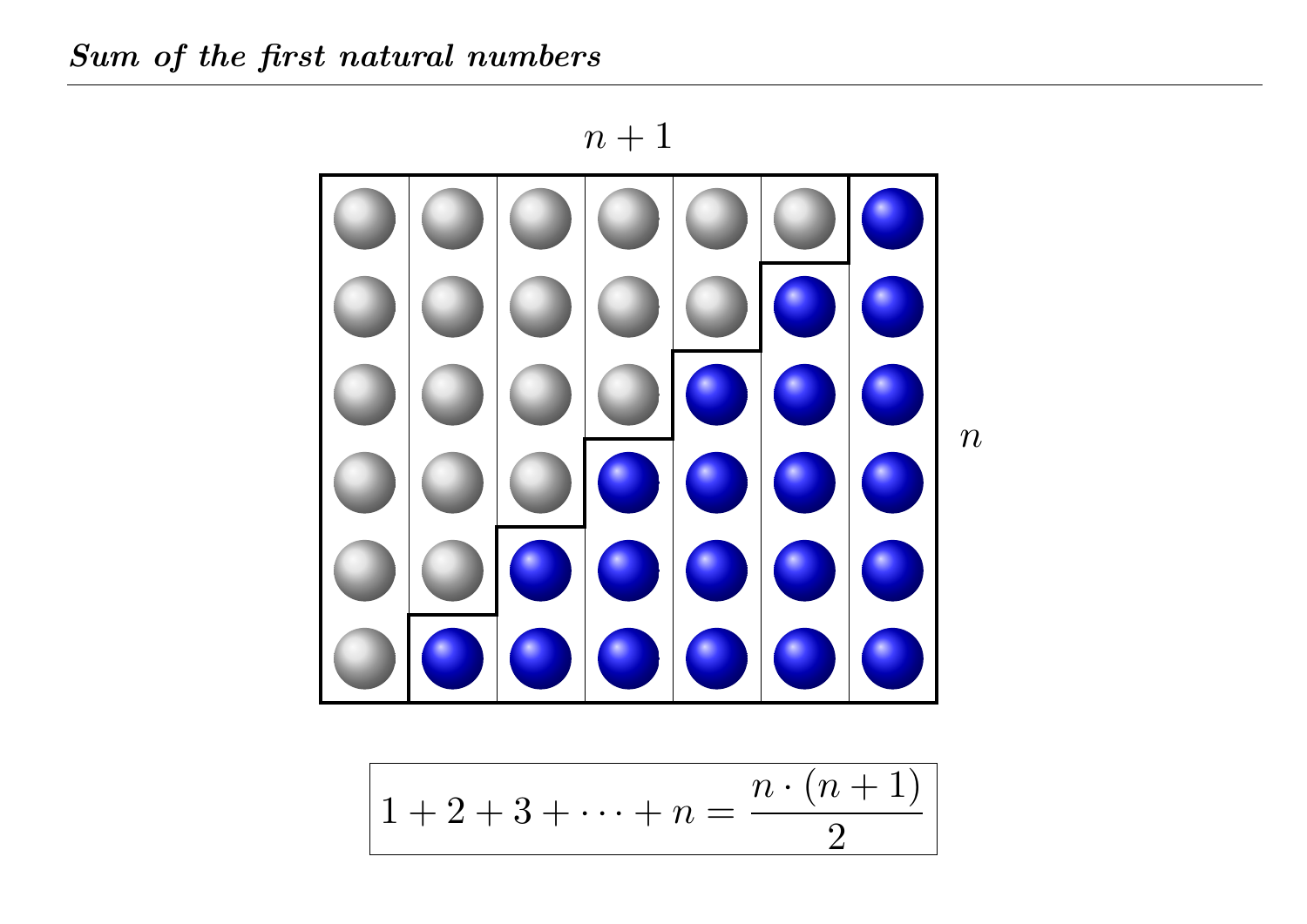

$$
(a+b)^2 = a^2 + b^2 + 2ab
$$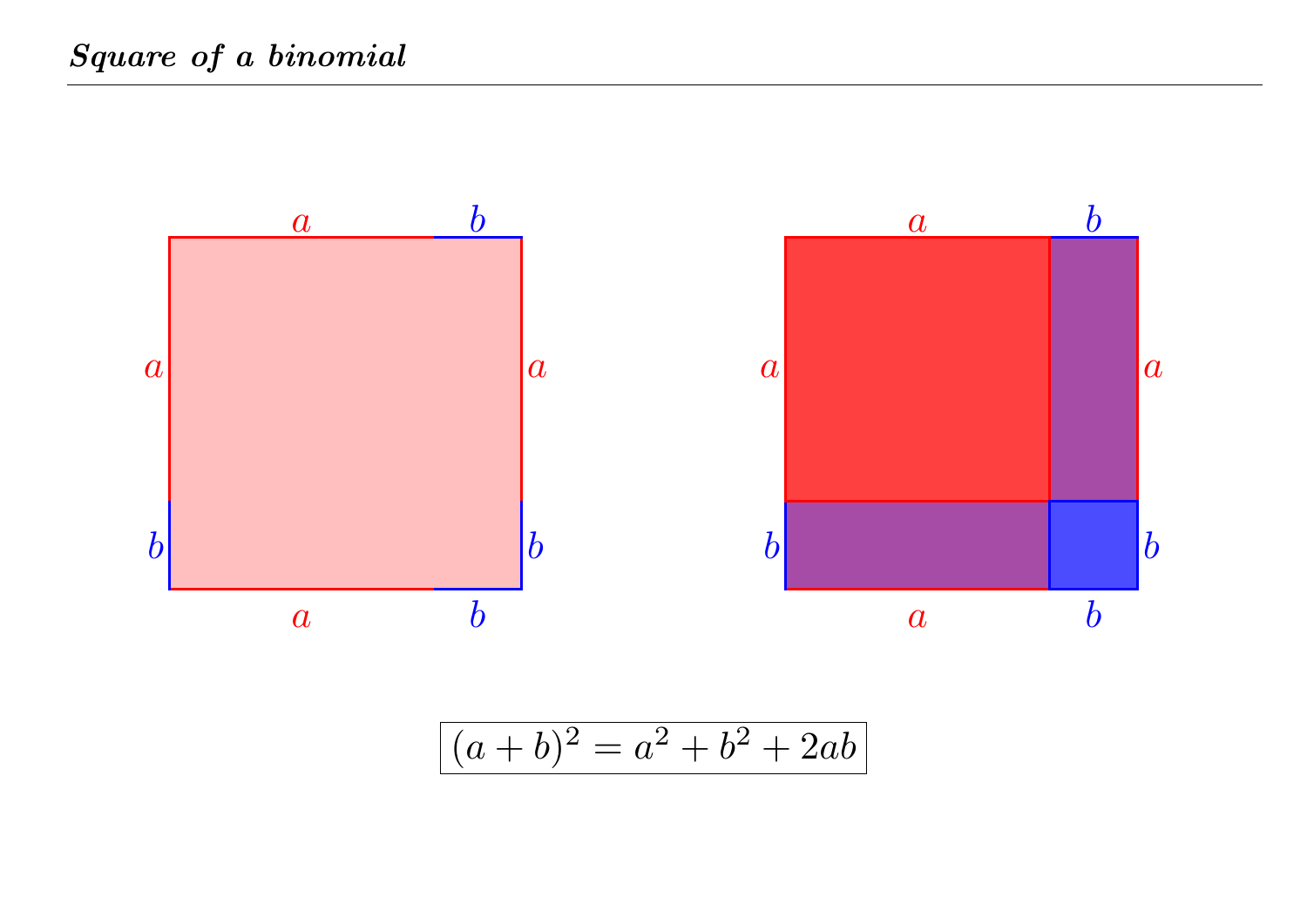

*"The area of the circle is*  $\pi \cdot r^2$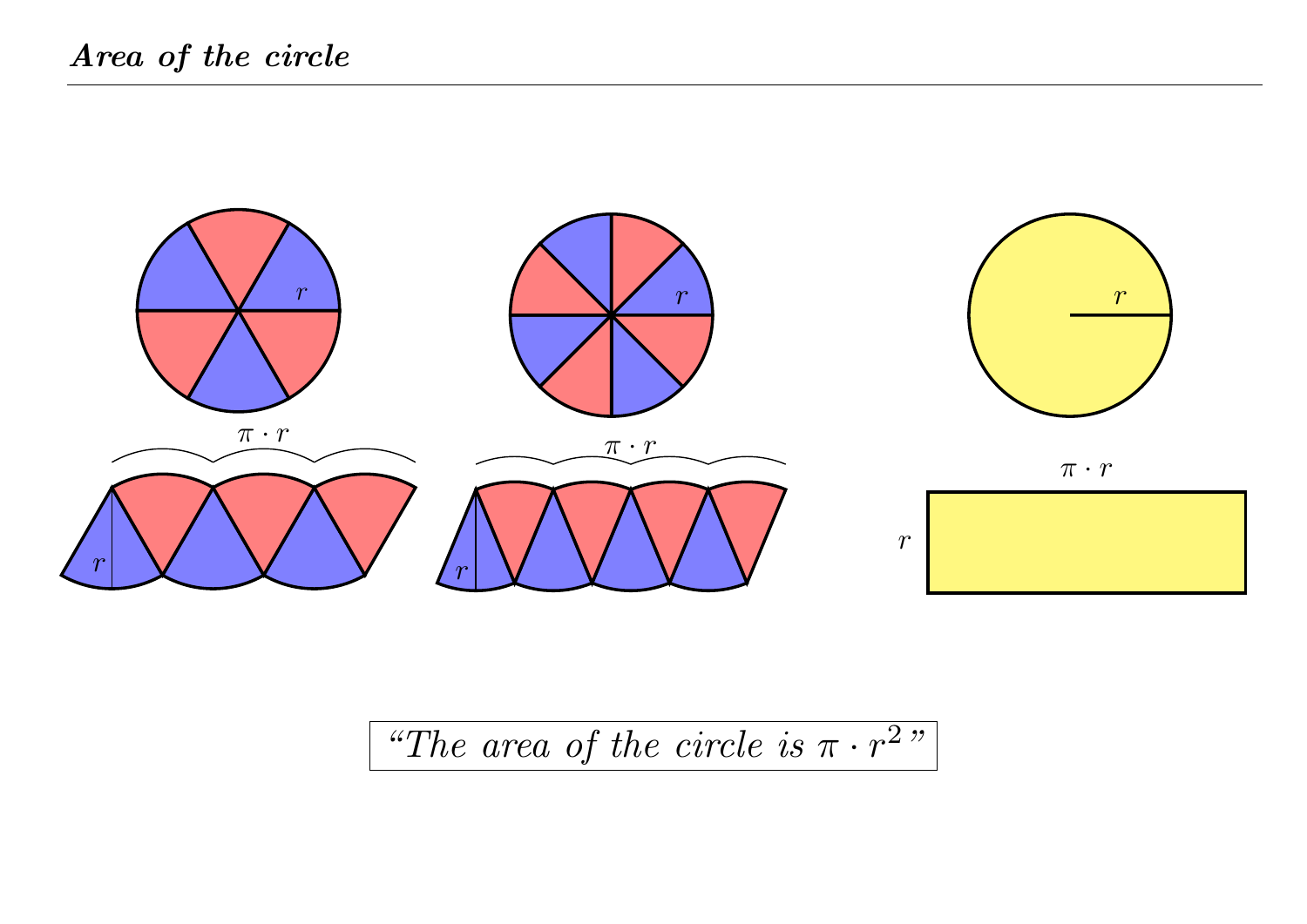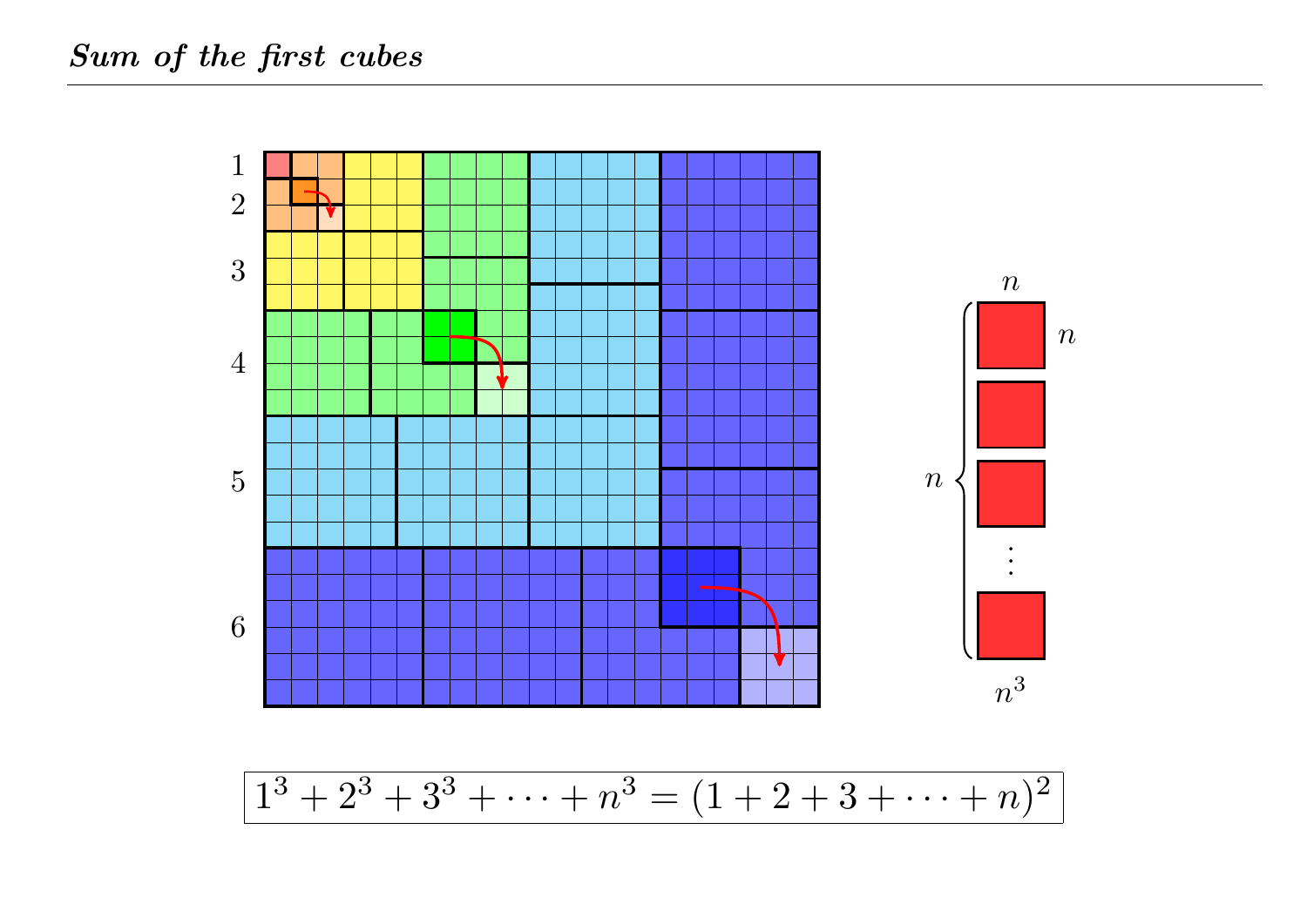

*"In an equilateral triangle the sum of the distances from any*  $\emph{interior point to the three sides is equal to the altitude of the triangle}\emph{''}$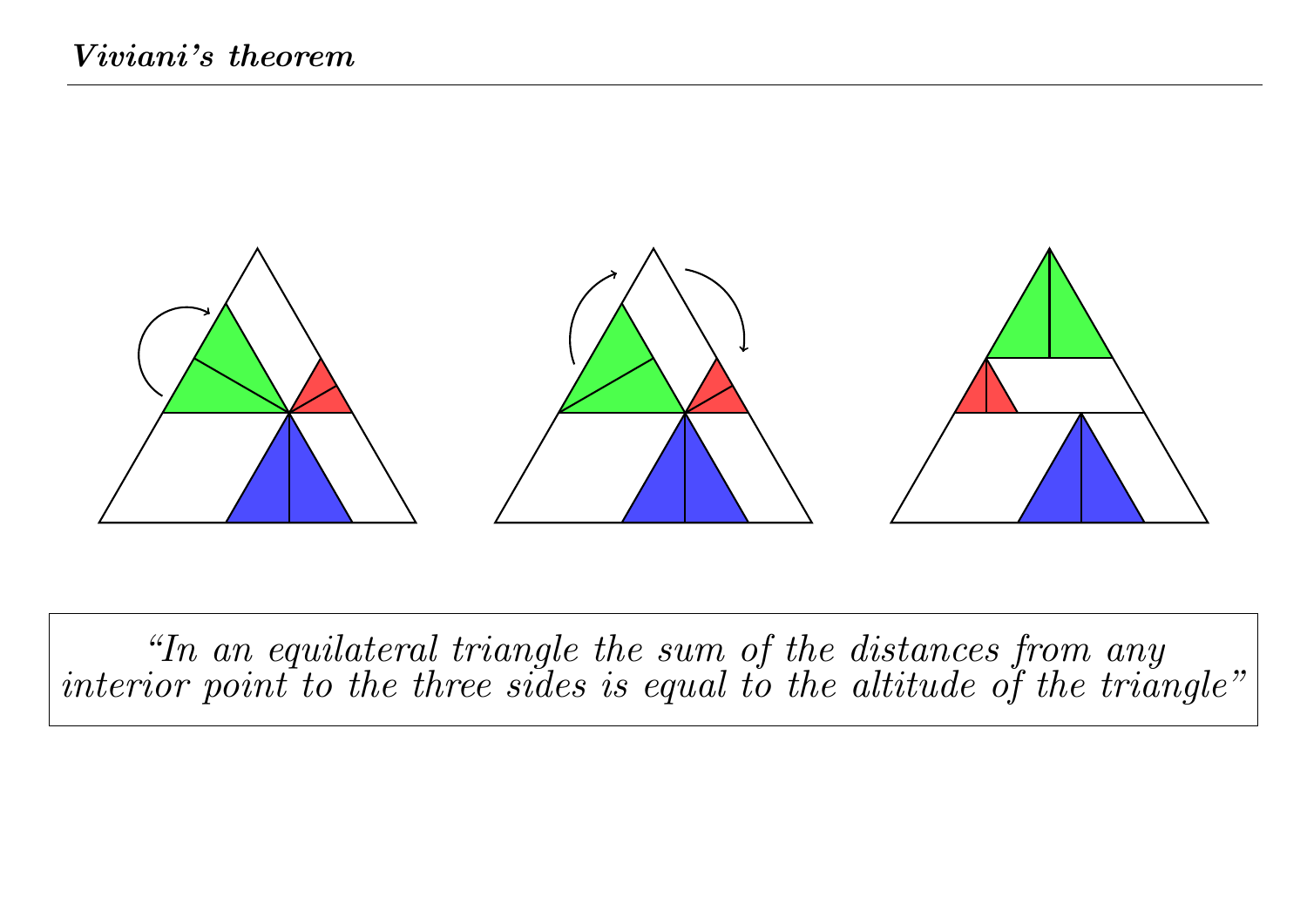Fibonacci numbers: 
$$
F_1 = F_2 = 1
$$
,  $F_n = F_{n-1} + F_{n-2}$ 



 $F^2$  $F_1^2+F_2^2$  $F_2^2+\ldots+F_n^2$  $F_n^2 = F_n F_{n+1}$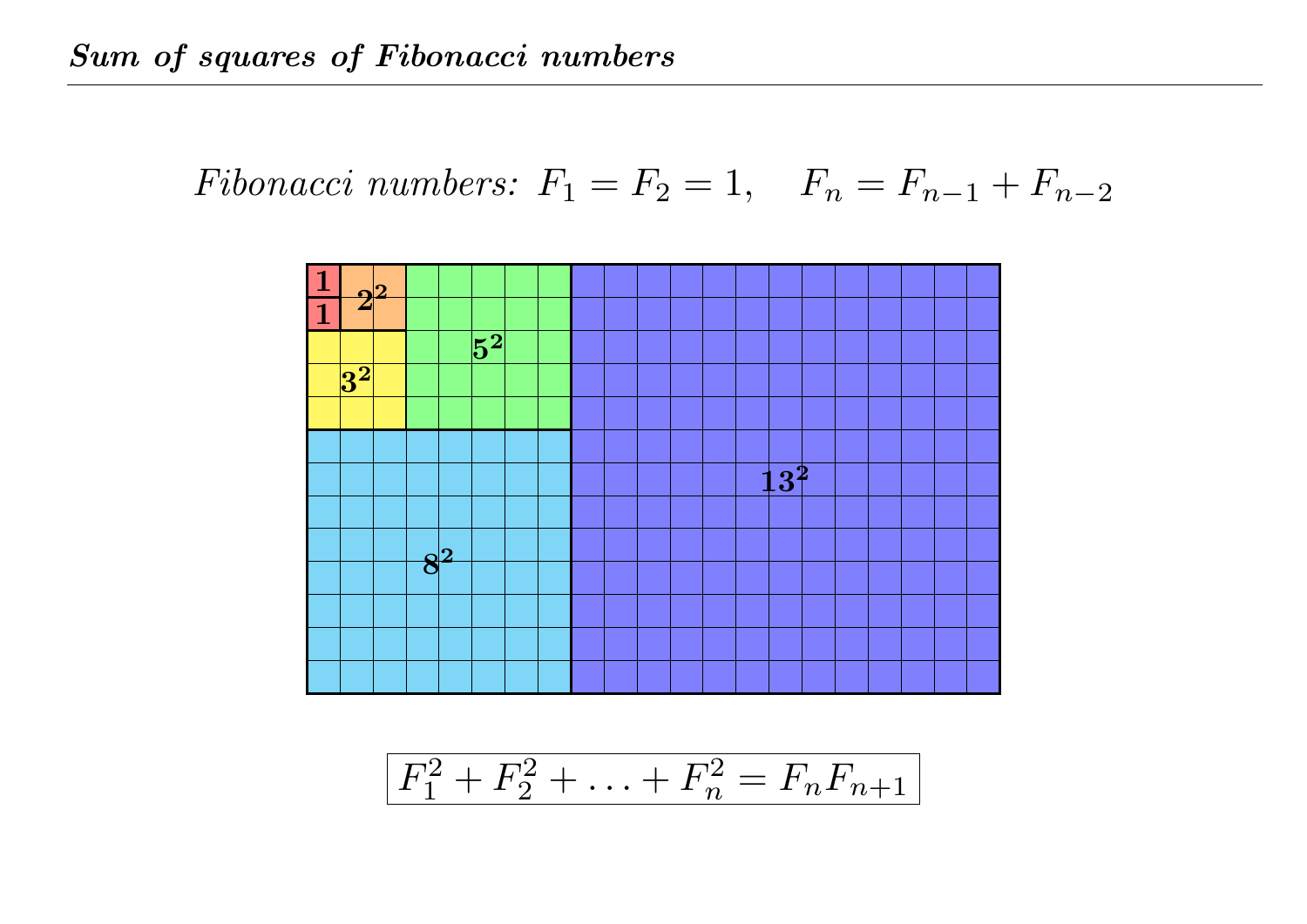

 $1+3+5+7+\cdots+(2n-1)=n^2$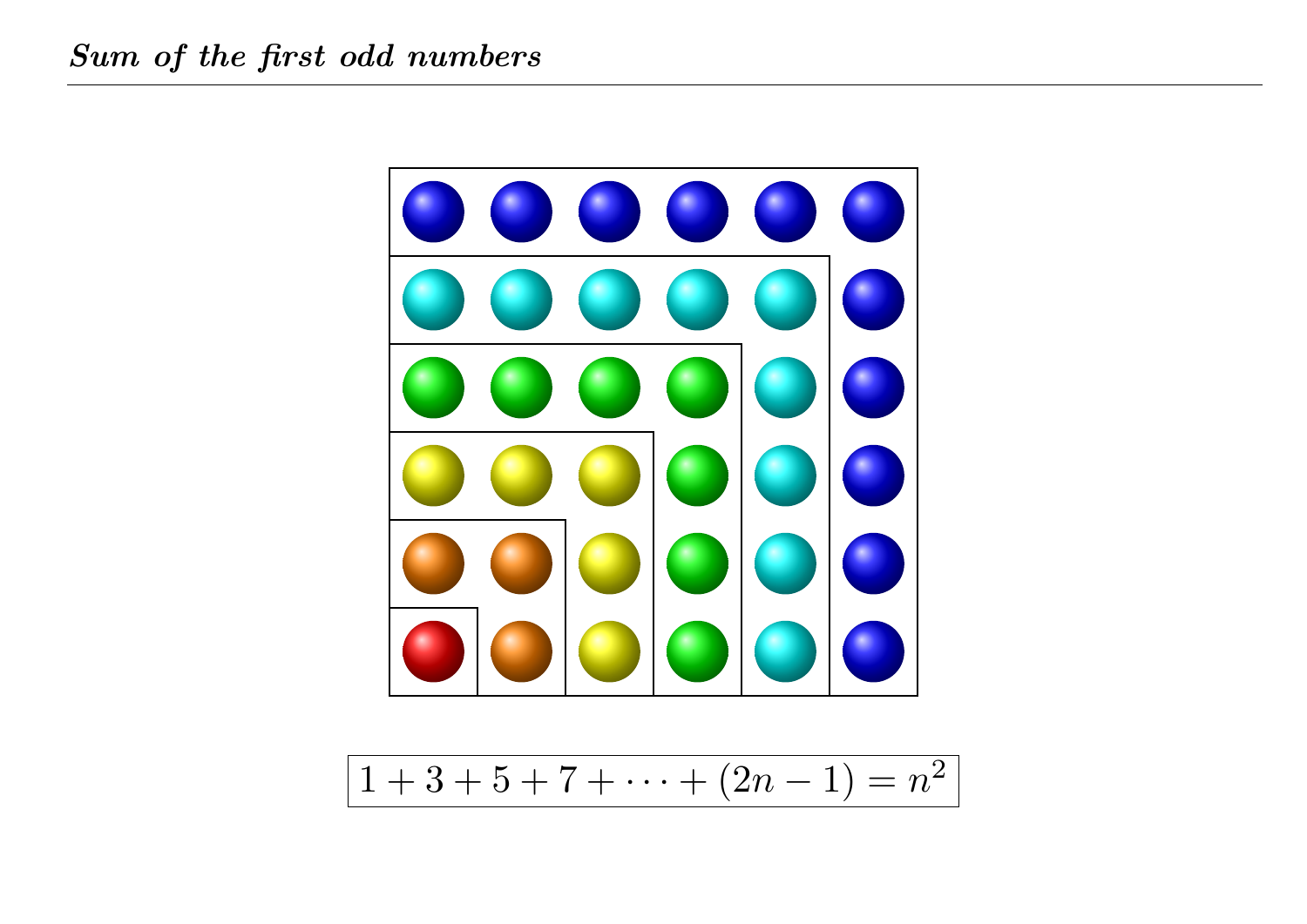

$$
a^2 + b^2 = c^2
$$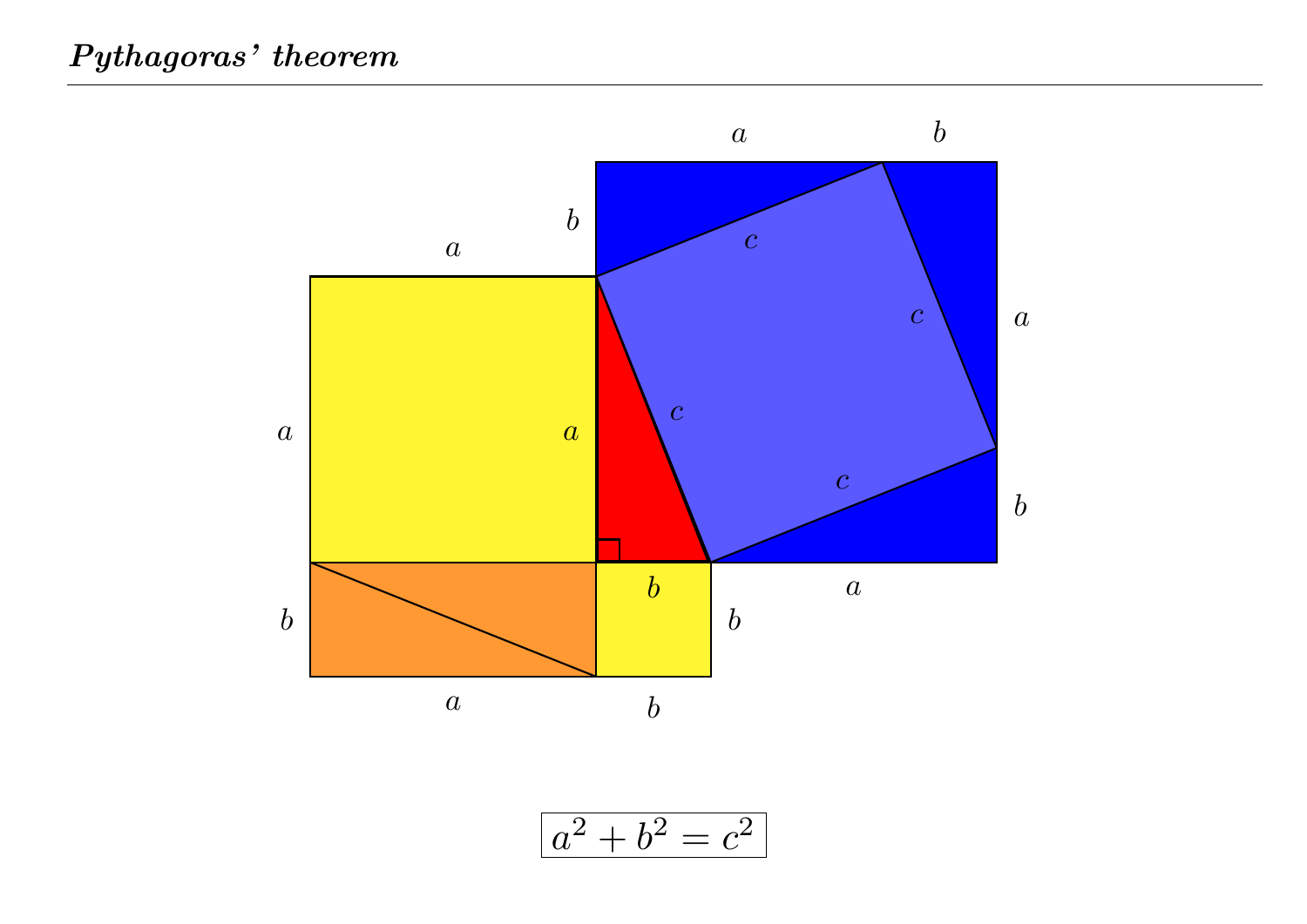

*"The area of the square inscribed in the semicircle*  $is \frac{2}{5}$  *times the area of the square inscribed in the circle."*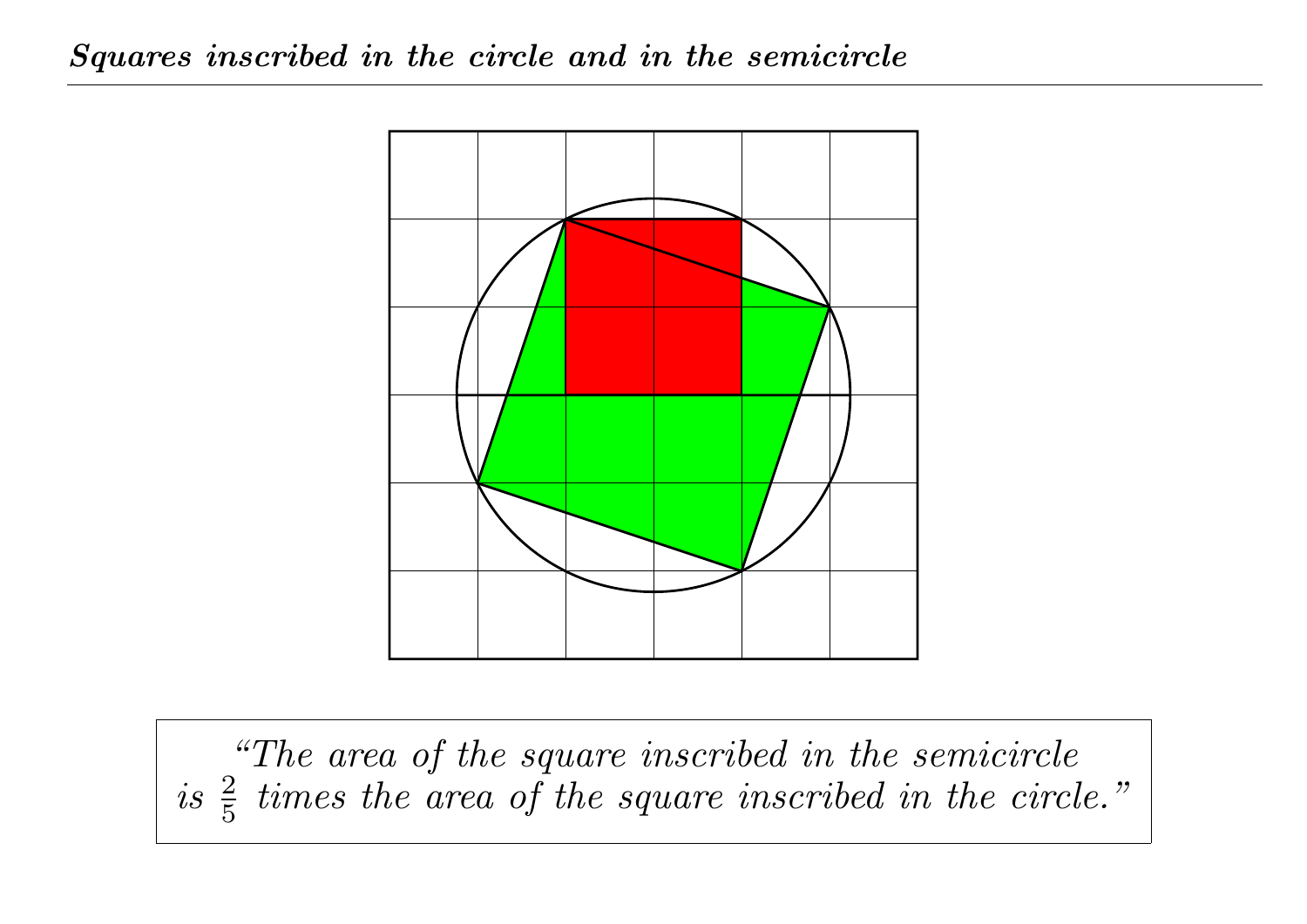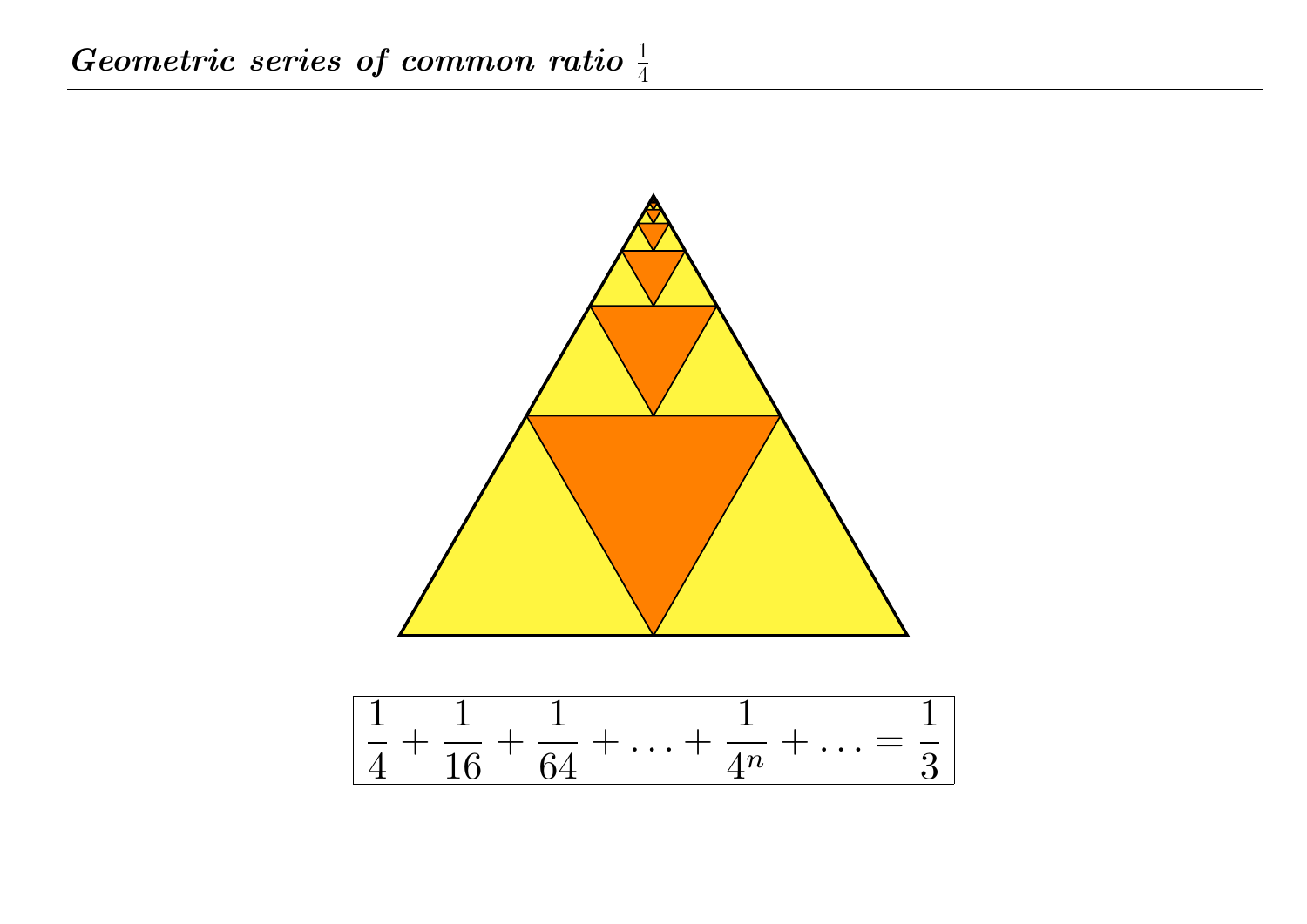



 $\pi < 2 \cdot 2$ 

 $3 < \pi < 4$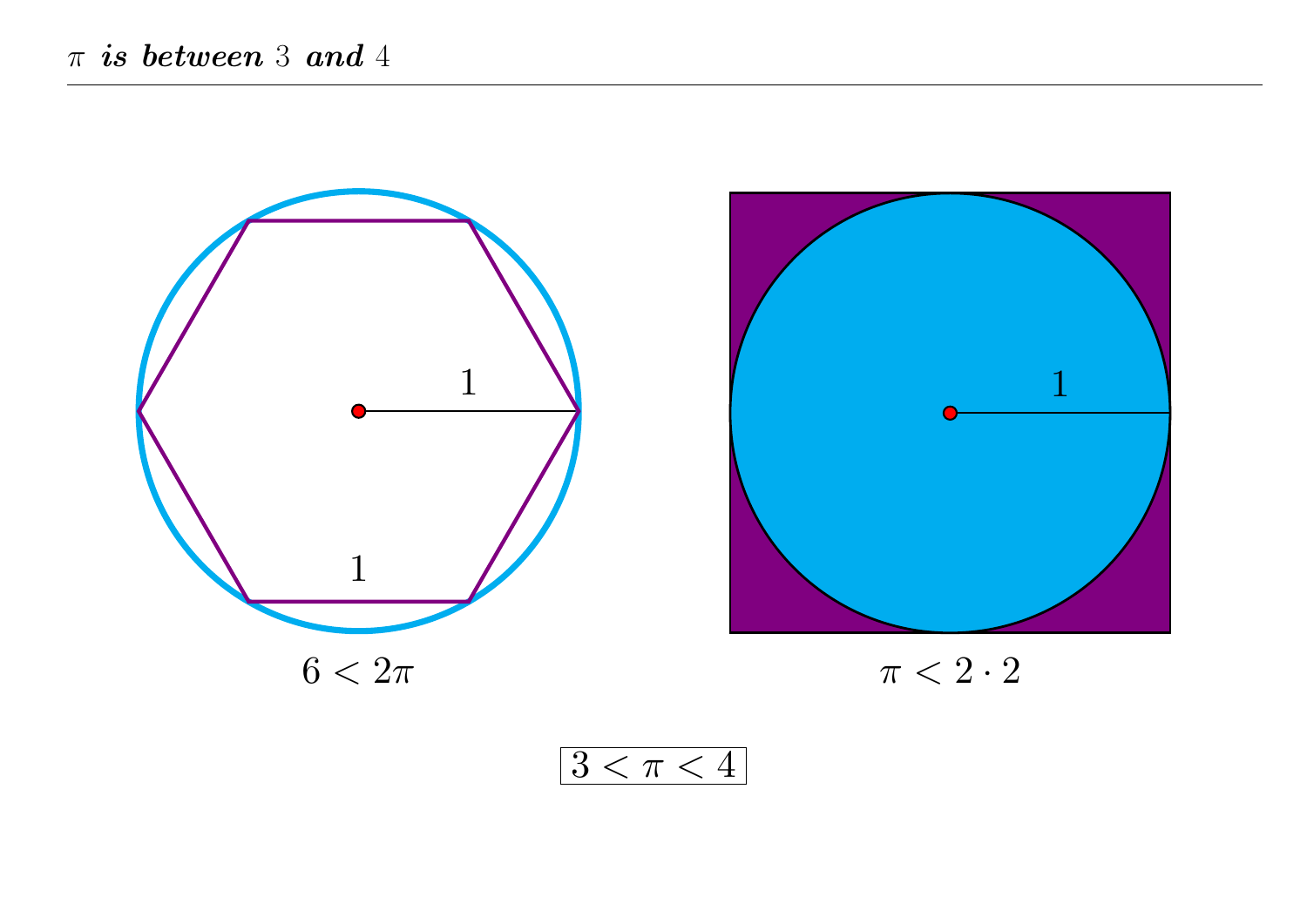

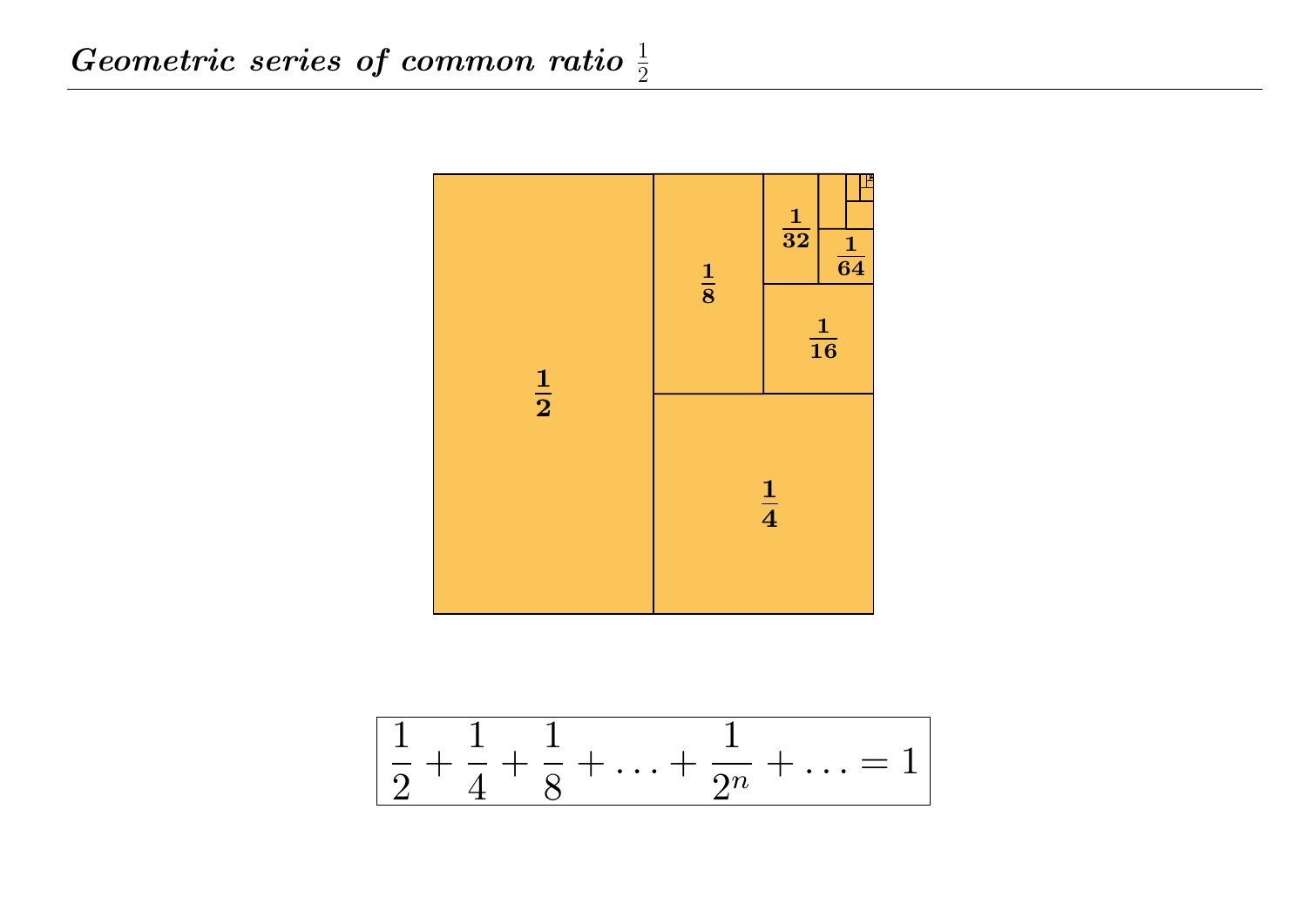